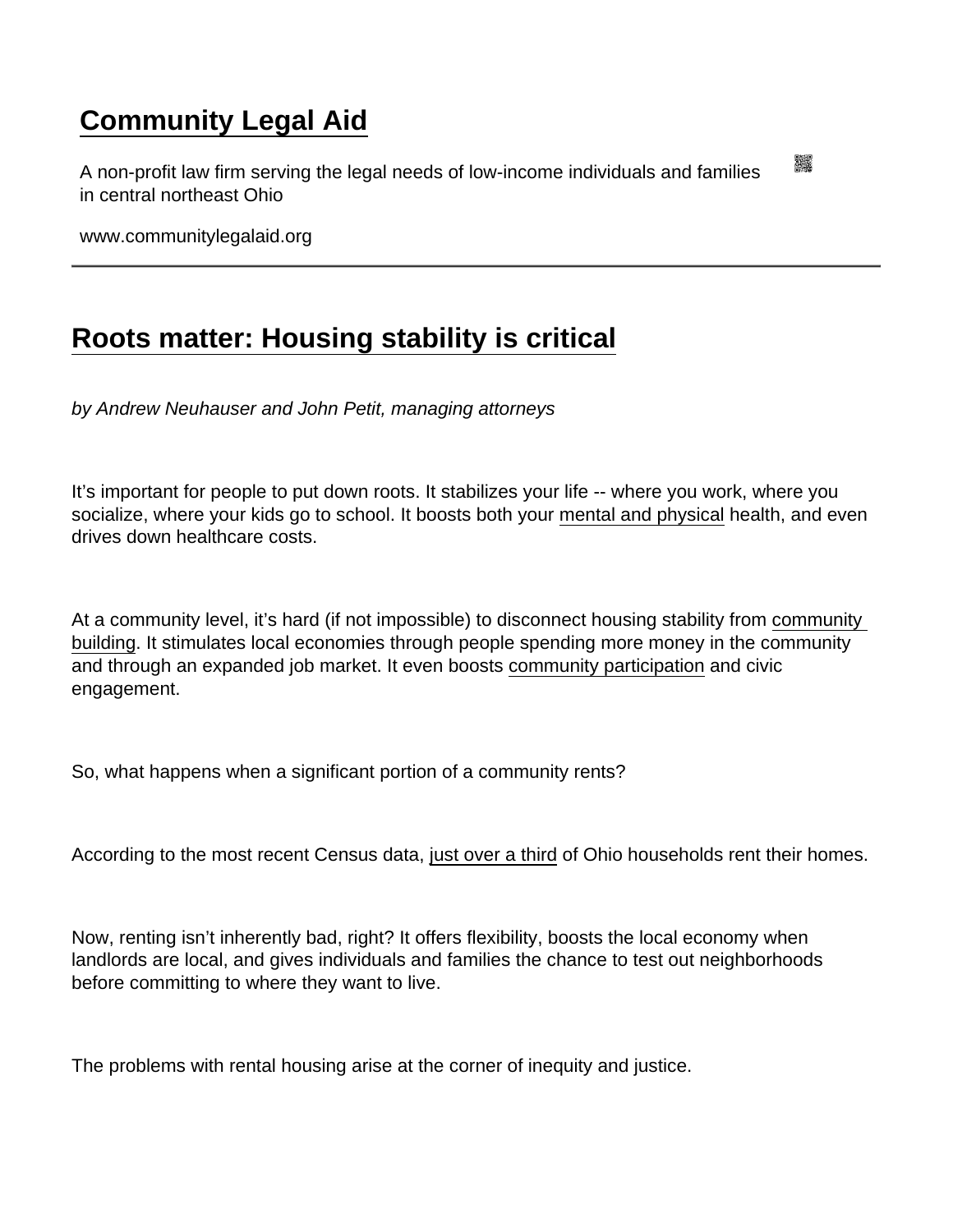Black and Hispanic households are [twice as likely](https://www.pewresearch.org/fact-tank/2017/07/19/more-u-s-households-are-renting-than-at-any-point-in-50-years/) to rent than white households. And renters move at a significantly higher rate than homeowners (21.7% compared to 5.5%). This means their lives are interrupted four times as frequently as those who own their homes -- their children's schools change, their pathways to work are interrupted, and their connection with their community is disrupted.

It's not enough, though, to just know the statistics. We have to understand them in the context of our country's history and laws.

Nearly one in four [Ohio homes](https://ohiohome.org/research/housingstock.aspx#:~:text=Ohio) were built before 1940, and half were built before 1965. Why is that timeline significant? Because it was at the [height of redlining](https://www.history.com/news/housing-segregation-new-deal-program#:~:text=The Fair Housing Act of,already had on Black Americans.) -- the practice of banks and financial institutions determining which neighborhoods to lend in.\* Many of the homes that were built during this period of time were sold to white families, who, through [homeownership](https://www.pewresearch.org/social-trends/2011/07/26/chapter-3-net-worth-by-type-of-asset/), began building the true American dream of wealth, prosperity, and financial freedom.

It wasn't just the direct financial lending that impacted whether or not communities of color could own homes and build wealth for themselves and their families. A whole host of policies -- federal, state, and local -- deterred Black and Brown individuals and families from safe and stable housing. Restrictive covenants, zoning laws, subsidized housing complexes, and school funding models all contributed to segregating communities of color and stagnating their ability to gain financial freedom.

Even today's landlord-tenant laws, which make it possible for families to be evicted in under 30 days, have a [disproportionate impact](https://scholar.harvard.edu/files/mdesmond/files/hlc106_crop.pdf) on minority and poor communities and Black women in particular.

This already critical problem is being further exacerbated by the economic realities of a pandemic and post-pandemic world, as well as the shockwaves we're feeling over the war in Ukraine. Supply and inventory shortages have created a perfect storm of low housing supply and high demand -- a situation that likely will only get worse as global supply chains continue to be interrupted.

All of this points to an unavoidable reality: affordable rental housing is going to be more important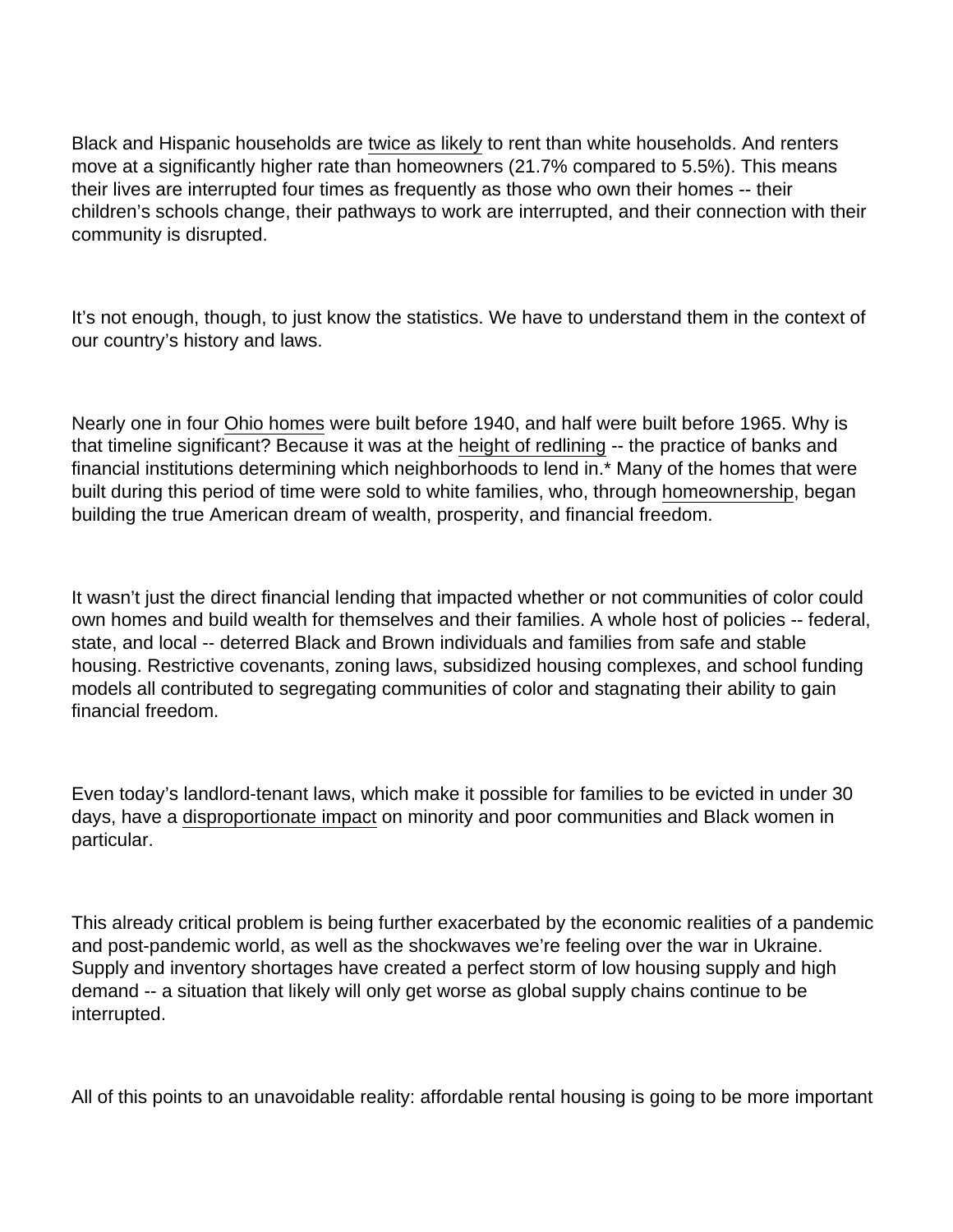than ever in the coming months and years.

More than two-thirds of Ohio rental [households with an extremely low income](https://nlihc.org/housing-needs-by-state/ohio) (over 300,000 Ohio households) pay more than half of their monthly income on rent. That leaves those families with less than 50% of their take-home wages to cover food, medications, and other bills each month.

This number shrinks to 1% for middle-income households.

So, when unforeseen expenses happen -- an unexpected doctor's bill, or a car repair, or sharp increase in gas and grocery prices, like we've seen lately -- these households will not be able to withstand the added financial pressures in the same way.

All of these put people and families at risk of housing crisis. Either they'll be forced to try to find something that costs less (a difficult, if not impossible task in today's overburdened rental market, where families wait on average [2.5 years](https://www.cbpp.org/research/housing/families-wait-years-for-housing-vouchers-due-to-inadequate-funding) for housing vouchers), or they'll be forced to make impossible financial decisions and face eviction (which will only make it even [more difficult](https://www.consumerreports.org/algorithmic-bias/tenant-screening-reports-make-it-hard-to-bounce-back-from-tough-times-a2331058426/) to find an affordable place to live in the future). In either situation, the new living situation will likely be in a worse condition, which can lead to health issues. The better outcome is for the family to stay in stable housing.

Roots are important. Housing stability is critical, not just for the families directly impacted, but by the community that benefits exponentially from it. We all need to be part of creating the communities we want to live in.

\*Note: The maps they drew marked "undesirable" neighborhoods, which were predominately neighborhoods of color, in red ink, which is where the term redlining comes from.

This article is part of Legal Aid's ["Big Ideas" series](http://www.communitylegalaid.org/bigideas).

Help create the future of housing in our community. We invite the whole community to join us for Akron's first Eviction Prevention Summit on April 28th.